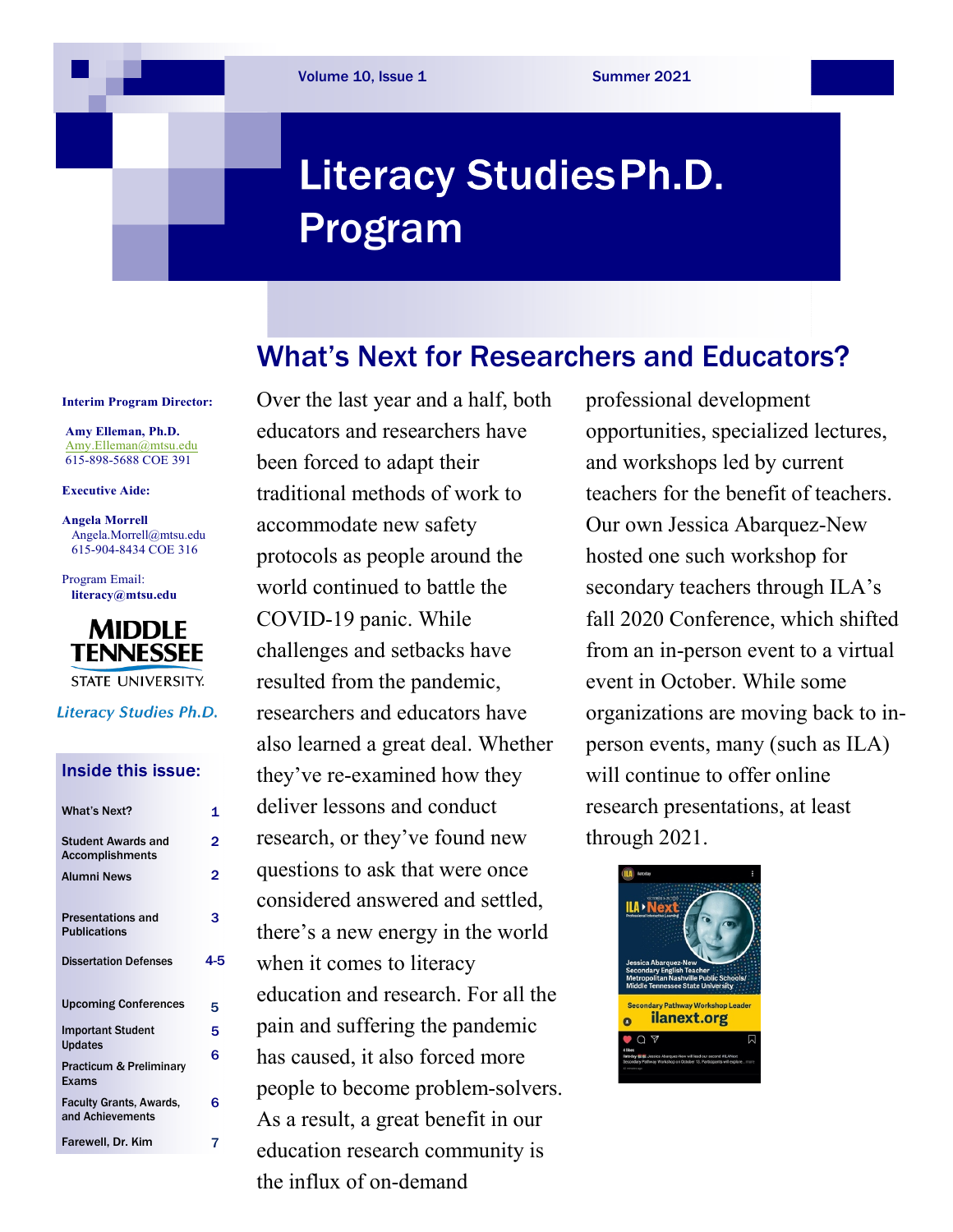### Student Awards and Accomplishments

**Jessica Dainty and Bingshi Zhang** received the Ethel Bowden Stricklin Scholarship and Outstanding Student Award.

**Jessica Dainty** was selected to receive the Sawyer -Rudler Research Fellowship in Literacy Scholarship for Spring 2021.

**Jen Grow and Molly Risley** passed the Reading Specialist Praxis and are now licensed Reading Specialists for the state of Tennessee.

**Jessica Abarquez-New** was selected to lead a secondary pathway workshop at ILA's October 2020 virtual conference.

**Jennifer François's** dissertation was chosen as the College of Graduate Studies nominee for the Council of Graduate Schools Distinguished Dissertation Award.

**Bingshi Zhang,** under the mentorship of **Dr. Jwa Kim,** took 1<sup>st</sup> place in the **College of Education Scholar's Week.**

**Nicole Crouch,** under the mentorship of **Dr. Eric Oslund** and **Dr. Amy Elleman**, won the Clouse Elrod Educational Research Award at the **University Scholar's Week Poster Presentation.**

**Pam Shewalter,** under the mentorship of **Dr.**  Tim Odegard, won 2<sup>nd</sup> place in the graduate division for the College of Education at the **University Scholar's Week Poster Presentation.** 

**Katie Myers** was selected Teacher of the Year for East Side Elementary in Bedford County.

### Alumni News

Dr. Natalie Griffin (2020) has accepted the position of Assistant Professor in the Department of Elementary & Special Education at MTSU.

Dr. Perry Louden (2019) has accepted a position as a Lecturer for READ 1000 in the University Studies Department at MTSU.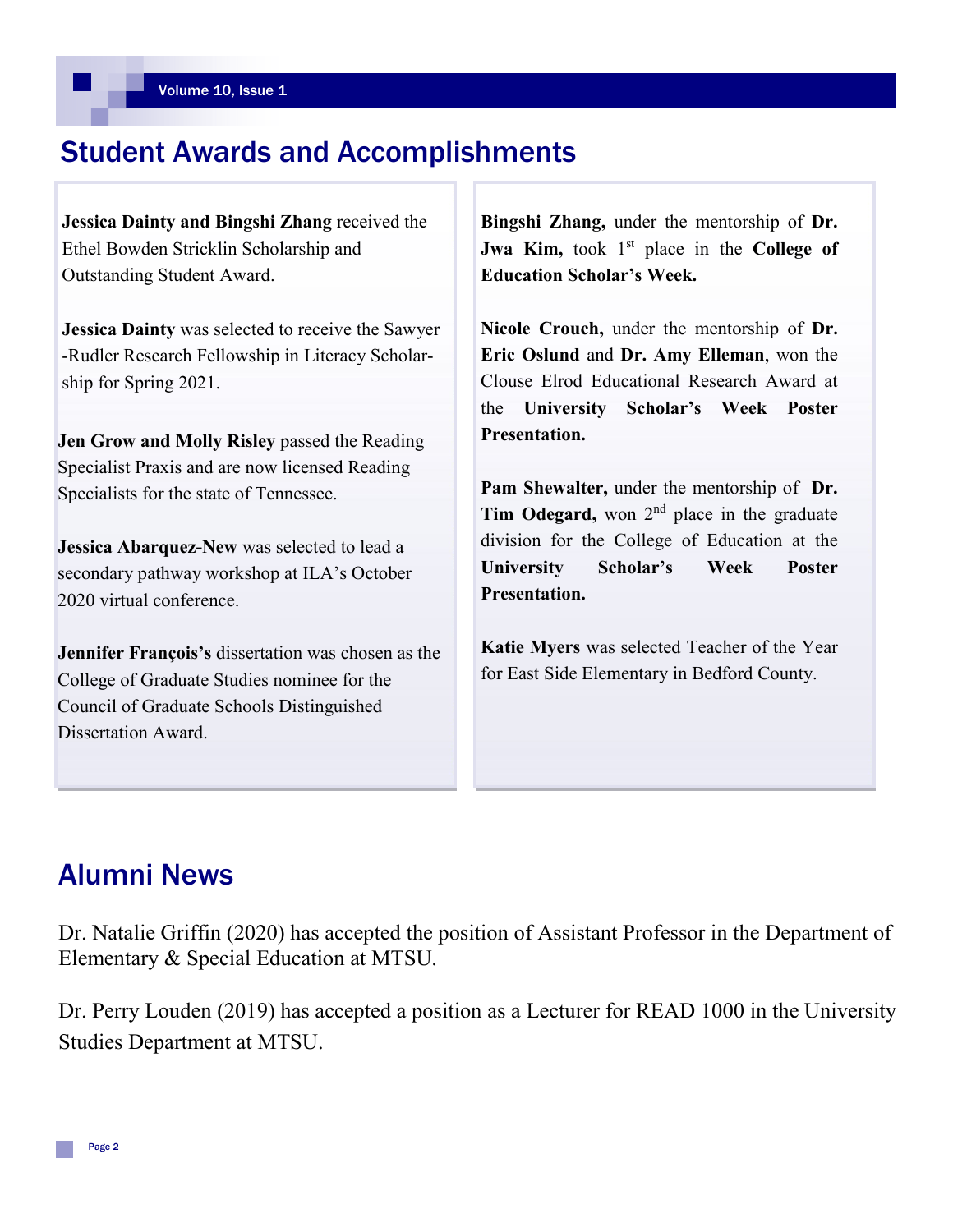## Presentations & Publications

#### **Publications**

- **Francois, J. & Albakry, M.** (2021). Effect of formulaic sequences on fluency of English learners on standardized speaking tasks. [In press]. *Language Learning & Technology.*
- Nunnery, B., Kissel, B., & **Schrodt, K**. (2021). Writer's Workshop: Maintaining social connection in remote learning. *Childhood Education*, *97*(2), 52–59. https://doi.org/10.1080/00094056.2021.1900767
- **Schrodt, K**., FitzPatrick, E., & **Elleman, A**. (2020). Becoming Brave Spellers. *The Reading Teacher*, *74*(2), 208–214. https://doi.org/10.1002/trtr.1923
- Smit, D. J., Andreassen, O. A., Boomsma, D. I., Burwell, S. J., Chorlian, D. B., de Geus, E. J., Elvåshagen, T., Gordon, R. L., Harper, J., Hegerl, U., Hensch, T., Iacono, W. G., Jawinski, P., Jönsson, E. G., Luykx, J. J., **Magne, C. L**., Malone, S. M., Medland, S. E., Meijs, H., Meyers, J. L., Moberget, T., C. S., Sisodiya, S. M., Porjesz, B., Thompson, P. M., van Beijsterveldt, C. E.M., van Dellen, E., Via, M., Wright, M. J. (in press). Large-scale collaboration in ENIGMA-EEG: A perspective on the meta-analytic approach to link neurological and psychiatric liability genes to electrophysiological brain activity. *Brain and Behavior*.

#### **Presentations**

- **Francois, J**. (2021, March 25-27). Using Google sheets to scaffold writing [Invited speaker panel presentation]. In A. B. A. Relyea & M. Halaczkiewicz (Chairs) *Practical approaches to leveraging technology in L2 writing* [SLWIS & CALL-IS Intersection Panel]. TESOL International, Virtual.
- Gustavson, D. E., Wang, Y., Below, J., Cox, N. J., **Magne, C. L**., Gordon, R. L., Sixth Annual BRAIN Initiative Investigators Meeting, "Investigating the biological basis of speech rhythm sensitivity with internet-based, scalable approaches.," Virtual. (June 2, 2020).
- **Magne, C. L., Fotidzis, T**., 12th Meeting of the Society for the Neurobiology of Language, "Individual differences in categorical perception of intonation contrasts predict reading comprehension skills: A behavioral and mismatch negativity (MMN) study.," Virtual. (October 22, 2020).

#### Media Appearances

**Magne, C.L**."Training the Brain," MTSU On the Record. (February 9, 2021).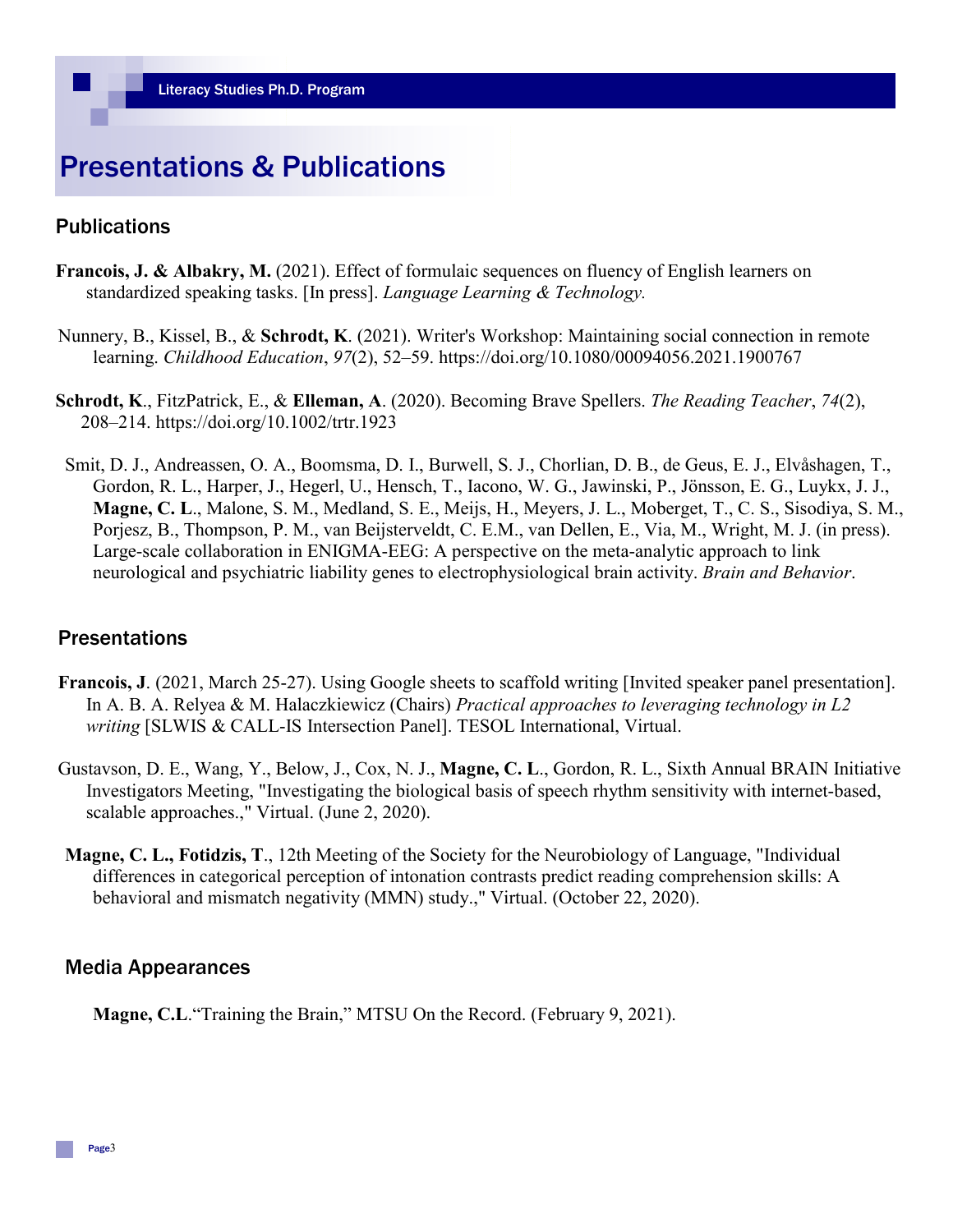# Dissertation Defenses

#### **Qian Wang**

The Impacts of Student-Level and School-Level Factors on Students' Reading Achievement: An Application of Hierarchical Linear Modeling

Dissertation Committee

Dr. Jwa K. Kim, Chair

Dr. Eric L. Oslund

Dr. Amy M. Elleman

Dr. Ying Jin

#### **Masoud Mahmoodi-Shahrebabaki**

Associations among Literacy Teachers' Grade Level, Teaching Experience, Work-family conflict, Burnout, and Turnover Intentions

Dissertation Committee

Dr. Eric L. Oslund, Chair

Dr. Jwa K. Kim

Dr. Amy M. Elleman

#### **Zheng Peng**

Culture Literacy in College English Textbooks in China: Investigating its Relationship to Students' Intercultural Competence and Teachers' Attitudes

Dissertation Committee

Dr. Mohammed Albakry, Chair

Dr. Jwa K. Kim

Dr. Amy M. Elleman

#### **Natalie Griffin**

The Impact of Growth Mindset on Vocabulary, Comprehension, Persistence, and Self-Perception

Dissertation Committee

Dr. Amy M. Elleman, Chair

Dr. Jwa K. Kim

Dr. Eric L. Oslund

#### **Ping Wang**

Reader-test Interactions: An Explanatory Item Response Study on Reading Comprehension

Dissertation Committee

Dr. Jwa K. Kim, Chair

Dr. Amy M. Elleman

Dr. Eric L. Oslund

#### **Jennifer François**

Impact of Multimodal Feedback and Formulaic Sequences on Improving Fluency of English Learners on Computer-Based Speaking Assessments

Dissertation Committee

Dr. Mohammed Albakry, Chair

Dr. Jwa K. Kim

Dr. R. Stacy Fields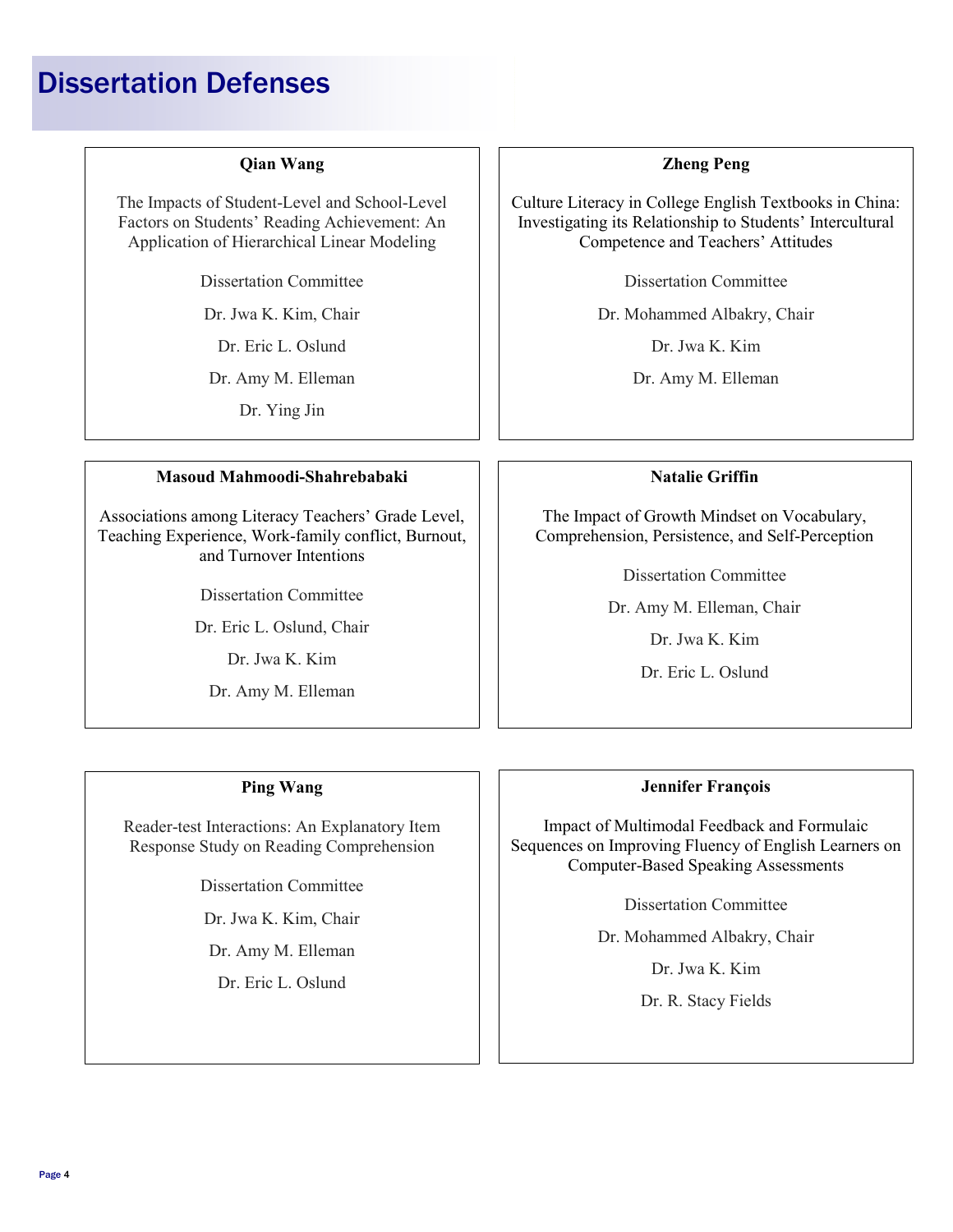# Dissertation Defenses, continued

#### **Jessica Abarquez-New**

From Vague Standards to Qualitative Clarity: A Validation Study of the Multicultural Text Selection Rubric

Dissertation Committee

Dr. Katie M. Schrodt, Chair

Dr. Jwa K. Kim

Dr. Alicia Pence

#### **Nicole Crouch**

The Effect of a Knowledge-Based Curriculum Using Science Read-Alouds on Vocabulary, Content, and Listening Comprehension Outcomes with Preschoolers

Dissertation Committee

Dr. Eric L. Oslund, Chair

Dr. Jwa K. Kim

Dr. Amy M. Elleman

# Upcoming Conferences

- Council for Learning Disabilities  $43<sup>rd</sup>$  International Conference will be October 14-15 in Las Vegas, NV. Register here:<https://cld.wildapricot.org/event-4286956>
- Mid-South Educational Research Association (MSERA) annual meeting will be November 9-12 in New Orleans, LA. For more information or to register:<http://www.msera.org/>
- American Association for Applied Linguistics (AAAL) Conference will be March 19-22, 2022, in Pittsburgh, PA.

# Important Reminders for Students

- ♦ Next deadline for the Sawyer-Rudler Research Fellowship Application is September 1, 2021.
- ♦ Students who want to complete the preliminary exam must complete the registrationform during the first two weeks of the semester.
- ♦ When working on residency requirements, remember the residency contract is due **before** beginning residency.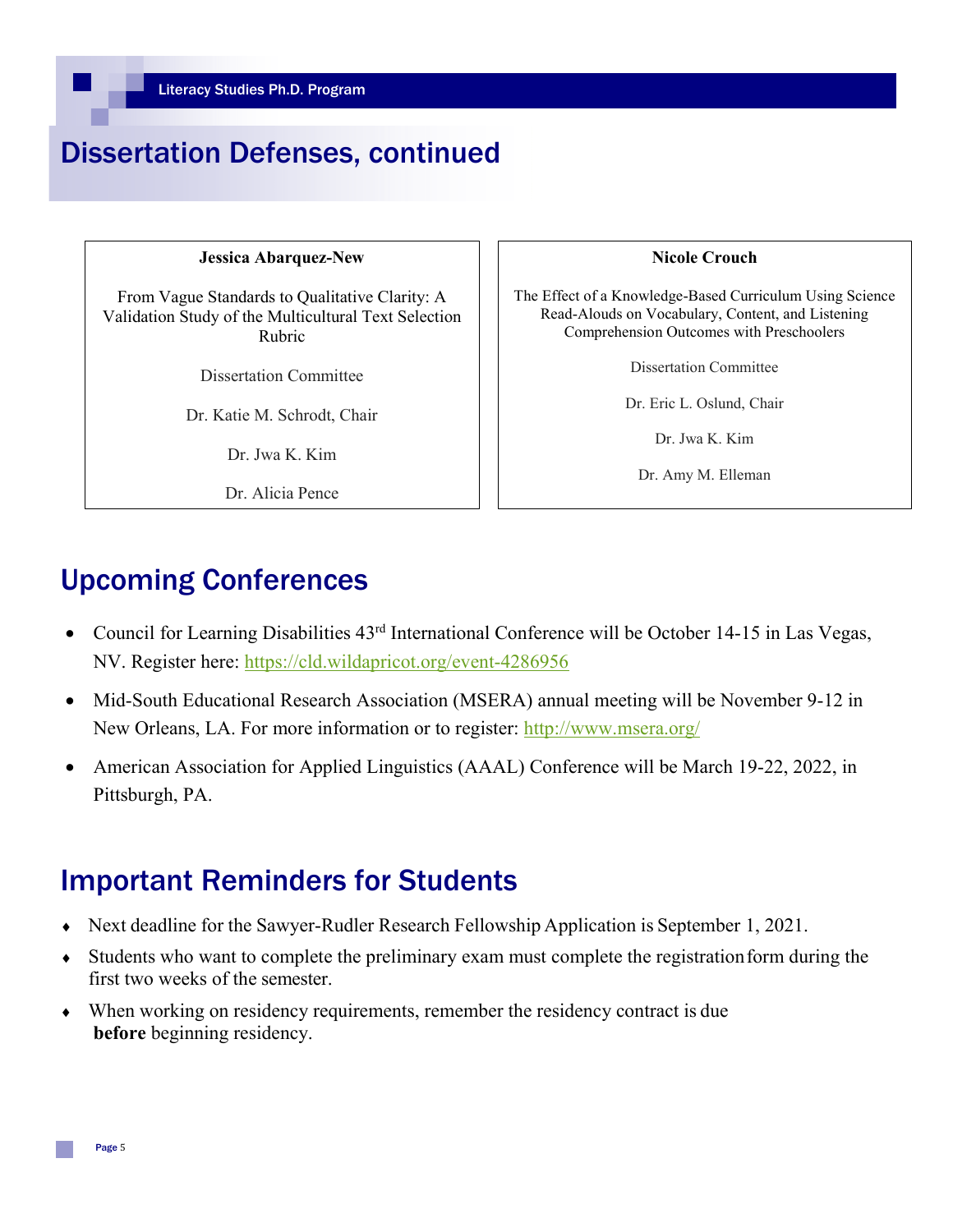### Practicum & Preliminary Exams

### **Practicum Completion**

*The following students successfully completed* 

#### *their practicum:*

Jessica Dainty—*Summer, 2020*

Susan Porter—*Summer, 2020*

Molly Risley—*Summer, 2020*

Jen Grow—*Fall, 2020*

Bingshi Zhang—*Spring, 2021*

### **Preliminary Exams**

*The following students successfully completed their preliminary exams:* Barbara Adams–*Summer, 2020* Nicole Crouch–*Summer, 2020* Jasmine Jackson–*Summer, 2020* Ping Wang–*Summer, 2020* Jessica Abarquez-New–*Fall, 2020* Jessica Dainty–*Fall, 2020* Shonna Phelps–*Fall 2020* Jen Grow–*Spring 2021* Molly Risley–*Spring, 2021*

### Faculty Grants, Awards, and Achievements

- Dr. Katie Schrodt received the Bonnie Campbell Hill National Literacy Leader Award, which is given to two outstanding teacher leaders annually. To read more about this award, visit the Children's Literature Assembly website: [https://www.childrensliteratureassembly.org/bch](https://www.childrensliteratureassembly.org/bch-award.html#:%7E:text=The%20Bonnie%20Campbell%20Hill%20Literacy,books%20for%20a%20book%20study).)award.html - [:~:text=The Bonnie Campbell Hill Literacy,books for a book study\).](https://www.childrensliteratureassembly.org/bch-award.html#:%7E:text=The%20Bonnie%20Campbell%20Hill%20Literacy,books%20for%20a%20book%20study).)
- Dr. Schrodt has also been recognized for her service to the community and to teachers through her efforts to provide books for students and literacy training for teachers and families.
- Dr. Amy Elleman has been promoted to Professor and is currently serving as the Interim Program Director for the Literacy Studies Ph.D. Program.